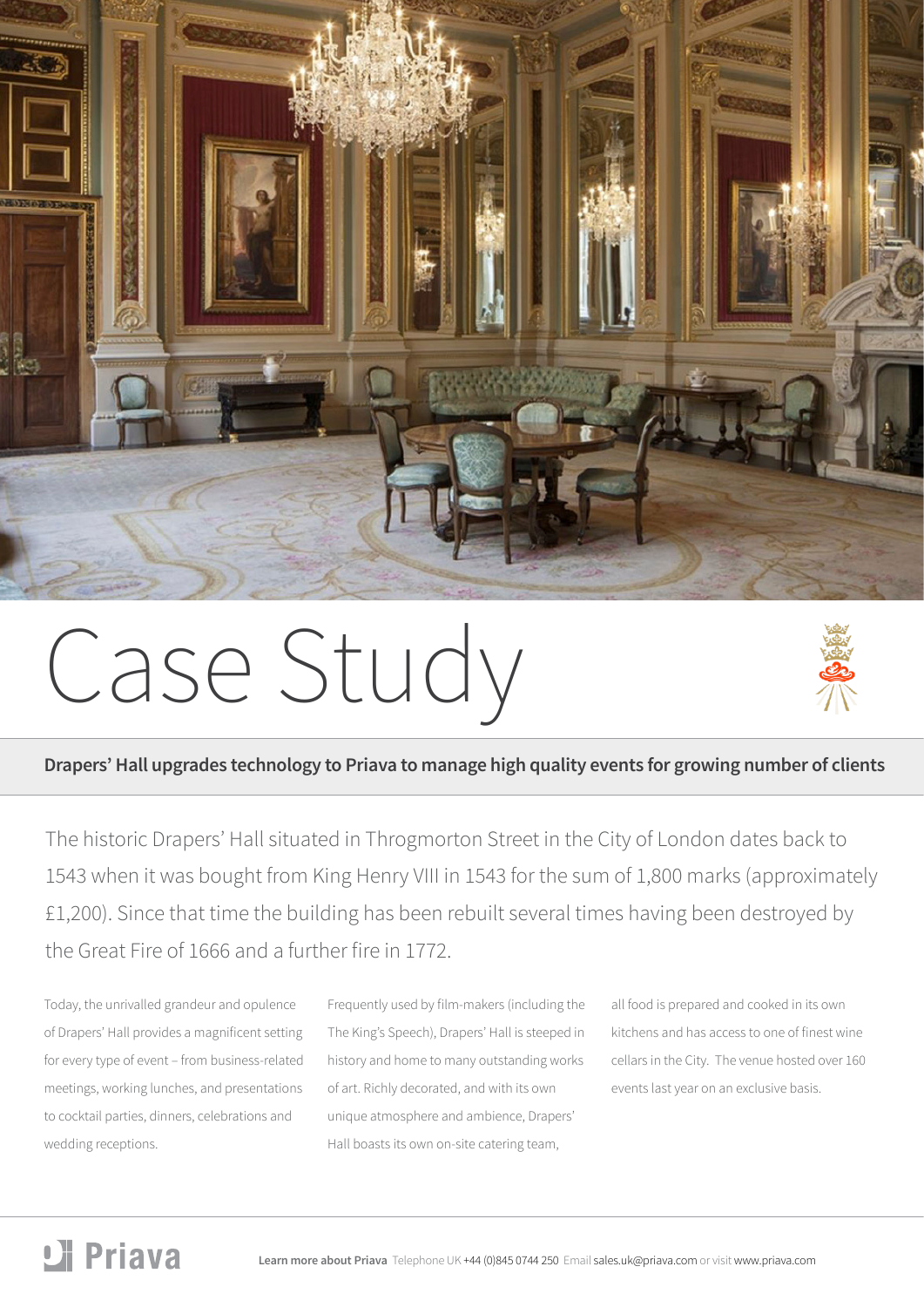

**Drapers' Hall upgrades technology to Priava to manage high quality events for growing number of clients**

## **Key Challenge – Need to replace outdated technology that could support the growth and delivery of its high quality events**

With its existing EP (Events Perfect) venue and event management system reaching end of life, Drapers' Hall needed to upgrade to a system that could continue to support the delivery of a growing volume of high quality events.

## **The Solution – A future-proofed, fully automated and professional cloud-based system that would increase efficiencies and support rising number of bookings**

Head of Events at Drapers' Hall, Louisa Stirling comments on the selection of a new system and its installation, "We knew that support and future development for our existing software, Events Perfect, was due to be discontinued, so two years ago we decided to migrate to Priava's cloud-based system. The decision was made due to an established, good working relationship with them, plus the new system had all the functionality we required to underwrite the exceptional quality of service and food we provide across all our events." The Hall was also seeing an increase in overall bookings and enquiries year on year.

Smooth transition and easier system to use and navigate

According to Louisa the transition to the new Priava system was absolutely fine, very smooth and just took a couple of days to complete. The Priava team assisted with moving over any necessary information, helped the venue to set up their own customised reports as well as provided full training on the system. Louisa says, "We found the system easier to use and navigate and found maintenance issues also straightforward, as any upgrades are done automatically without the need for any internal IT resource. The system is quite intuitive so needed very little training"

## **The Results – Time-savings, easy bookings and valuable business intelligence**

By moving from Events Perfect to Priava, Drapers' Hall has seen a number of on-going benefits including easier checking, reservation and booking of individual events, day-to-day time-savings, quick access to detailed event information for all relevant parties including Catering, and access to strategic financial information.



We've been providing effective venue and event management solutions for more than two decades. When you choose Priava, you are giving your business solutions to problems that are tried and tested.



All our datacentres are ISO 27001 certified with PCI compliant technology infrastructure meeting the PCI Data DSS Level 1 standard. Our EU customers can rest assured Priava complies with the Data Protection Directive and General Data Protection Regulation.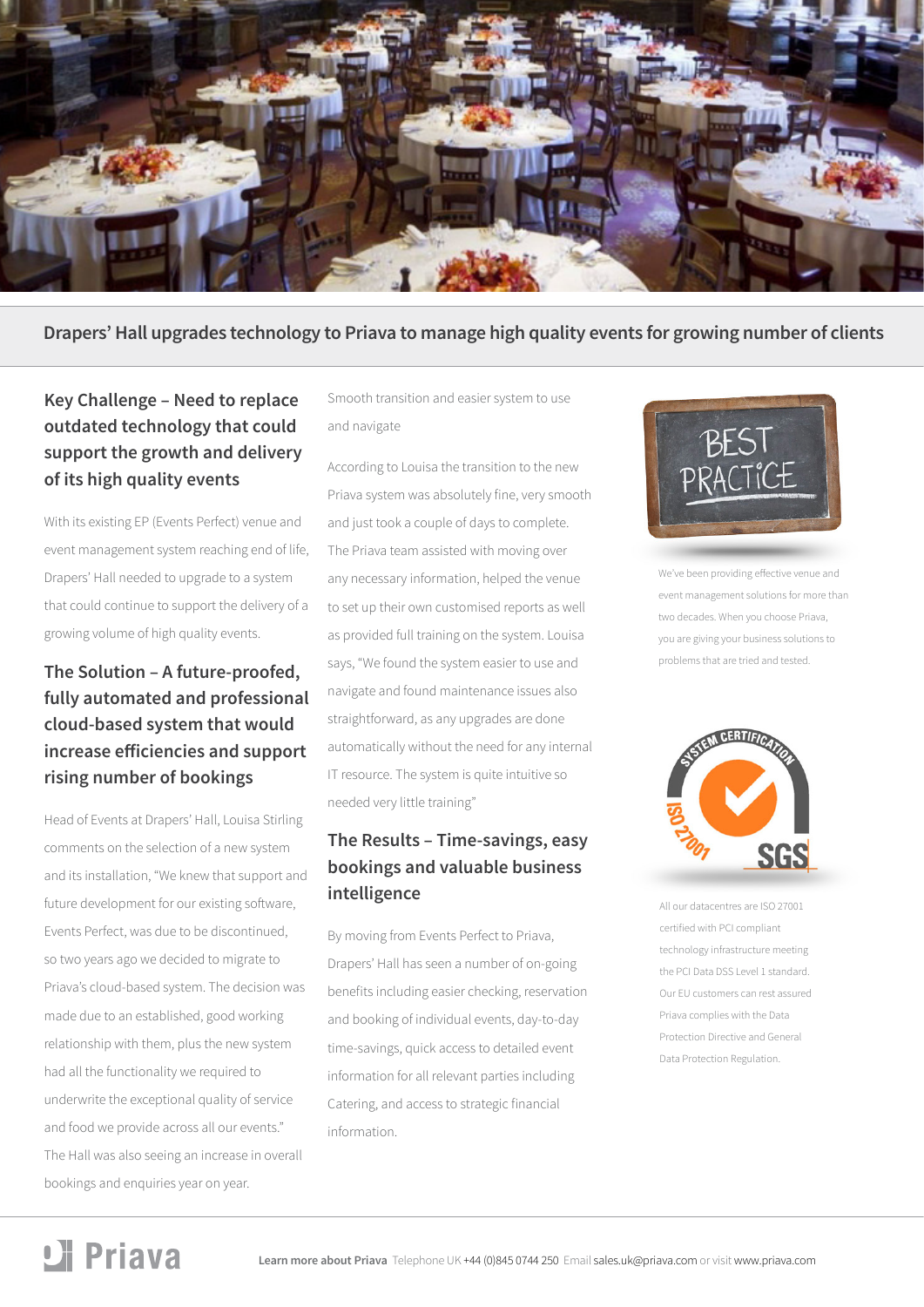

#### **Drapers' Hall upgrades technology to Priava to manage high quality events for growing number of clients**

## **Easy management and administration of bookings**

"On a day to day basis", says Louisa, "Priava takes care of all our confirmed and potential bookings, so we can hold space or provisionally reserve first and second options. Once bookings are secured we can also easily make large scale changes to information using Priava's Bulk Edit feature that saves time in changing multiple records or inputting repeat bookings."

#### **"Information at our fingertips"**

In addition to bookings management, Priava also supports the smooth running and management of events with quick and easy access to essential data. "With Priava we have all the key information at our fingertips for managing our events" says Louisa, "The universal search feature enables the team to find the information they need easily or look at the diary chart to clearly see what is coming up in terms of deadlines and so on." Once an event sheet is created, all the details such as room set up are stored in one place and weekly event reports are distributed to all relevant personnel as necessary.

#### **Intelligence for catering team**

Weekly event sheets and reports are generated using Priava and sent to the catering staff, so they are fully briefed. The venue can also instantly see what beverages have been consumed at an individual function, by viewing the opening and closing stock figures, which in turn are used for billing purposes.

### **Financial reporting identifies revenue sources**

 "Not least", says Louisa "are the 'Financial Revenue Summaries' within Priava that are crucial to help the venue understand where our events business is coming from."